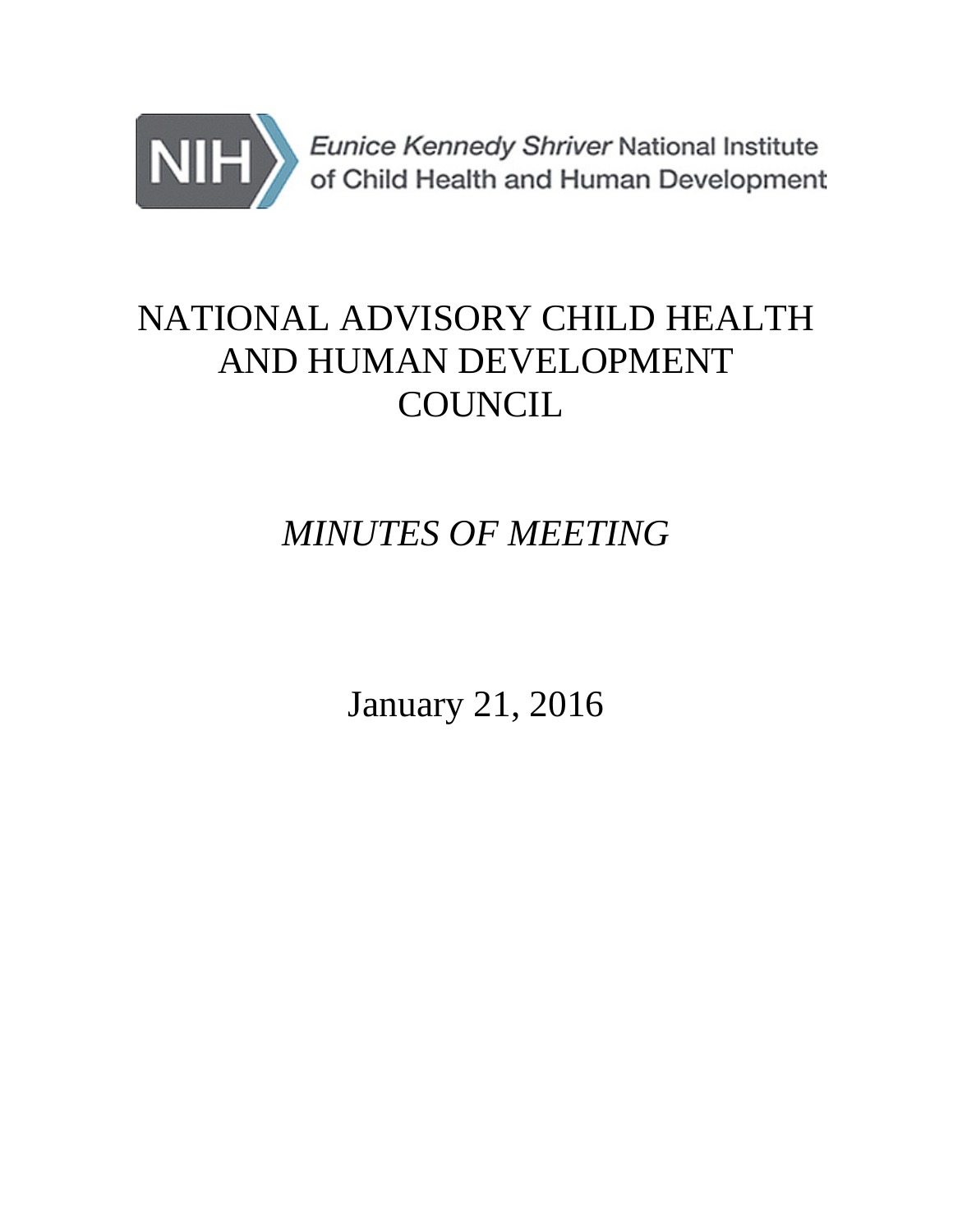#### **DEPARTMENT OF HEALTH AND HUMAN SERVICES PUBLIC HEALTH SERVICE** *EUNICE KENNEDY SHRIVER* **NATIONAL INSTITUTE OF CHILD HEALTH AND HUMAN DEVELOPMENT NATIONAL ADVISORY CHILD HEALTH AND HUMAN DEVELOPMENT COUNCIL SUMMARY MINUTES January 21, 20161**

The National Advisory Child Health and Human Development (NACHHD) Council convened its 159th meeting at 8:00 a.m., Thursday, January 21, 2016, in Building 31, Conference Room 6, of the National Institutes of Health (NIH) in Bethesda, Maryland. The meeting was open to the public from 8:00 a.m. to 1:00 p.m. As provided in Sections 552b(c)(4) and 552b(c)(6), Title 5, U.S.C., and Section 10(d) of Public Law 92-463, for the review, discussion, and evaluation of grant applications and related information, the meeting was closed to the public from 1:45 p.m. until 4:00 p.m.

Dr. Catherine Spong, Chair, NACHHD, and Acting Director, *Eunice Kennedy Shriver* National Institute of Child Health and Human Development (NICHD), presided.

#### **Council members present:**

Dr. Diana Bianchi Dr. Ken Muneoka Dr. Anne Case Dr. Stephen Petrill (virtual) Ms. Barbara Collura Dr. Piero Rinaldo (virtual) Dr. Bonnie Duran Dr. Frederick Rivara Dr. Patricia Flynn Dr. George Saade Dr. Walter Frontera (virtual) Dr. Paul Wise Dr. Melissa Gilliam Ms. Sheila Zimmet Dr. Gregory Kopf Ms. Wendy Lazarus

#### **Council members absent:**

Dr. Ruth Lehmann

 $\overline{a}$ 

**National Advisory Board on Medical Rehabilitation Research Council Liaison** Dr. Richard Shields

 $<sup>1</sup>$  Members absent themselves from the meeting when the Council discusses applications from their own institutions</sup> or when a conflict of interest might occur. The procedure applies only to individual applications discussed, not to *en bloc* actions.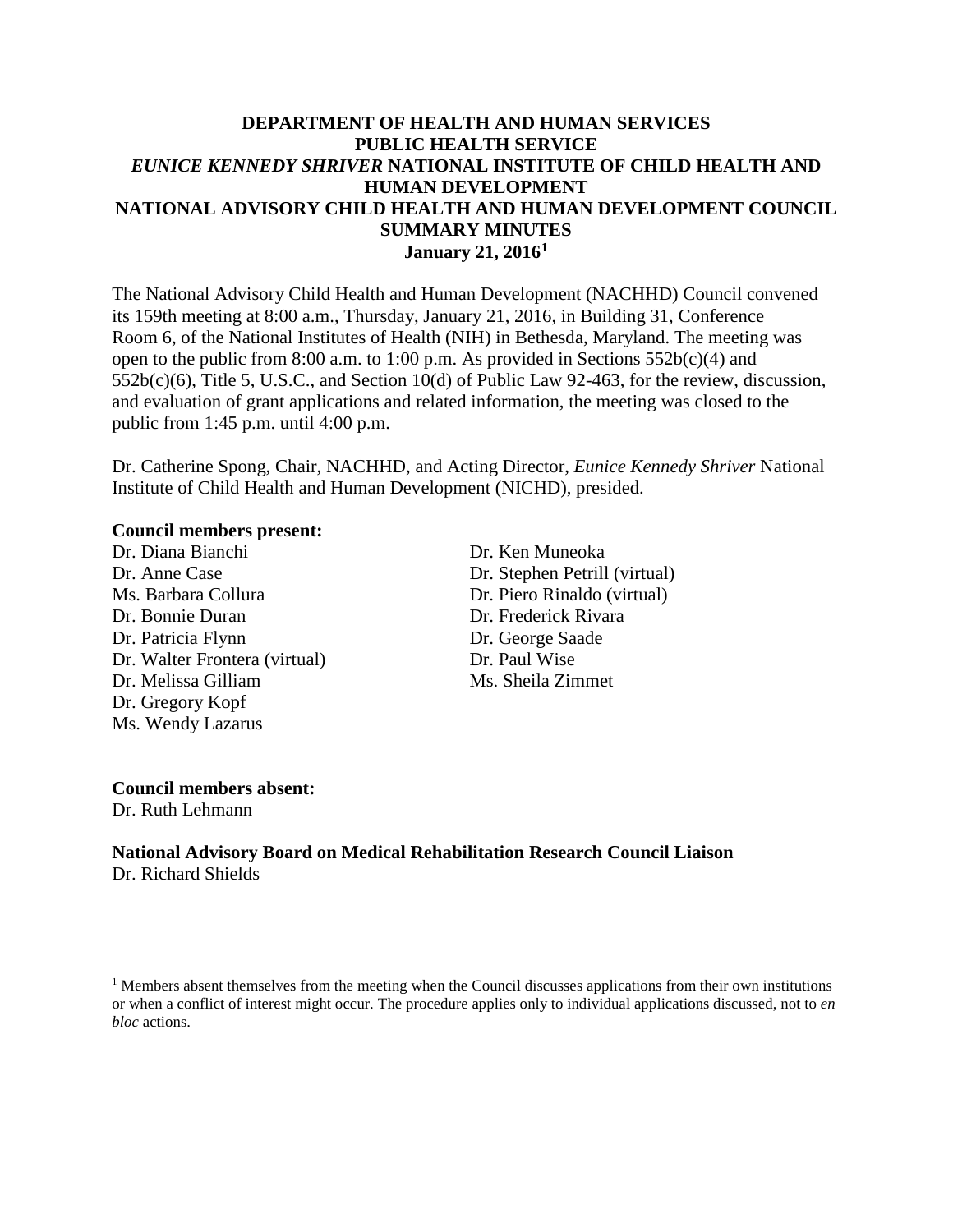#### **Ex officio members present:**

Dr. Aaron Lopata, Chief Medical Officer at Health Resources Services Administration

#### **Non-voting Council members present:**

Dr. Atul Butte Dr. Richard Krugman Dr. DeWayne Pursley Ms. Lesli Rotenberg Dr. Timothy Shriver

#### **Others present:**

Dr. Della Hann, Director, Division of Extramural Research (DER), NICHD Dr. Constantine Stratakis, Director, Division of Intramural Research (DIR), NICHD Members of Staff, NICHD Members of Staff, NIH

Invited Guests:

Ethan Jorgensen-Earp, American Academy of Pediatrics

Joseph Laakso, Endocrine Society

Rebecca Nathanson, American College of Obstetricians and Gynecologists

Craig Fisher, American Psychological Association

## **I. CALL TO ORDER AND INTRODUCTORY REMARKS**

NICHD Acting Director, Dr. Catherine Spong, welcomed Council members, guests, and staff. She announced that the meeting would be open to the public for the morning portion and closed to the public in the afternoon for the consideration of grant applications. The public portion was videocast.

#### A. Review of Confidentiality and Conflict of Interest

NICHD DER Director, Dr. Della Hann, reminded Council members that at the end of the closed session, all members were required to certify that they had not been involved in any conflict of interest situations during the review of grant applications. Advisors and consultants serving as members of a public health advisory committee may not participate in situations in which any violation of conflict of interest laws and regulations might occur. Therefore, Council members may not perform duties or render advice that might have a direct and predictable effect on the interests of an organization or institution in which he or she has a financial interest. In particular, Council members should not participate in the evaluation of grant applications for federal support that will affect the interests of such organizations or institutions. Dr. Hann also advised Council members that material furnished for review and discussion during the closed portion of the meeting is considered privileged information.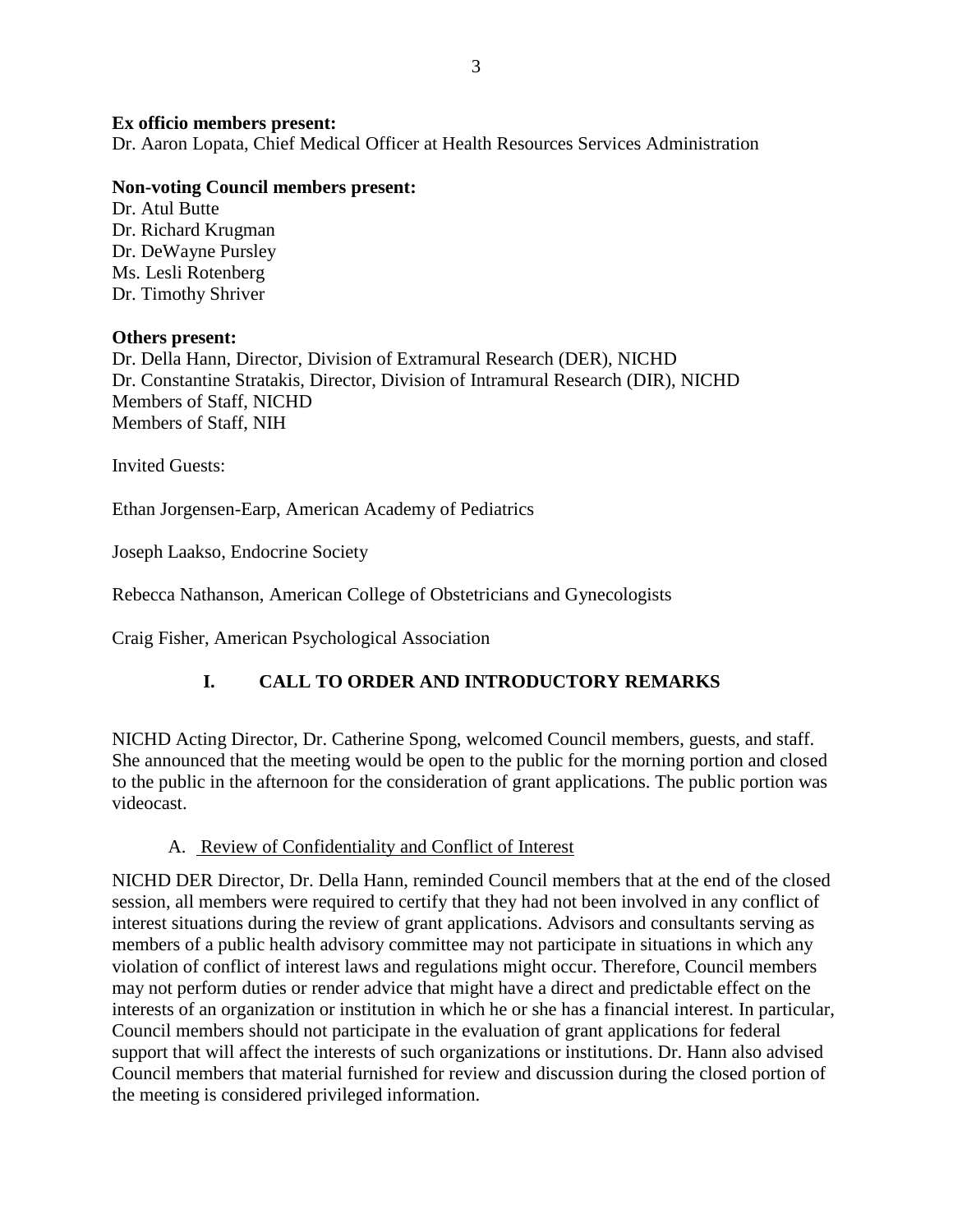#### B. Council Minutes - Meetings of August 27, 2015 and September 19, 2015

Dr. Hann moved to approve the *Summary of Meeting Minutes* for the August and September 2015 sessions of Council. The *Minutes* documents were approved unanimously, as written.

#### C. Future Meeting Dates

The Council agreed to the following future meeting dates:

| June 9, 2016       | (Thursday)  |
|--------------------|-------------|
| September 21, 2016 | (Wednesday) |
| January 19, 2017   | (Thursday)  |
| June 8, 2017       | (Thursday)  |
| September 22, 2017 | (Friday)    |

An August tele-meeting date will likely be necessary; the particular date will be determined in the next few months.

## **II. INTRODUCTION OF NEW MEMBERS**

Dr. Spong welcomed five new non-voting Council members:

- Dr. Atul Butte, Director, Institute for Computational Health Sciences, University of California, San Francisco
- Dr. Richard Krugman, Distinguished Professor, Pediatrics/Child Abuse, University of Colorado School of Medicine
- Dr. DeWayne Pursley, Chief, Department of Neonatology, Beth Israel Deaconess Medical Center
- Ms. Lesli Rotenberg, General Manager, Children's Programming, Public Broadcasting Service
- Dr. Timothy Shriver, Chairman and CEO, Special Olympics

The new members presented brief overviews of their research and professional interests. All stated they were looking forward to serving on the Council and future interactions with other Council members and NICHD staff.

# **III. NICHD DIRECTOR'S REPORT AND DISCUSSION**

## News from NIH

NIH's five-year Strategic Plan was finalized and sent to Congress in December 2015. As a result of input, a fourth objective, Excelling as a Federal Science Agency by Managing Results, was added.

The Precision Medicine effort continues to move forward. A number of funding opportunities related to this effort are available, some with deadlines in February.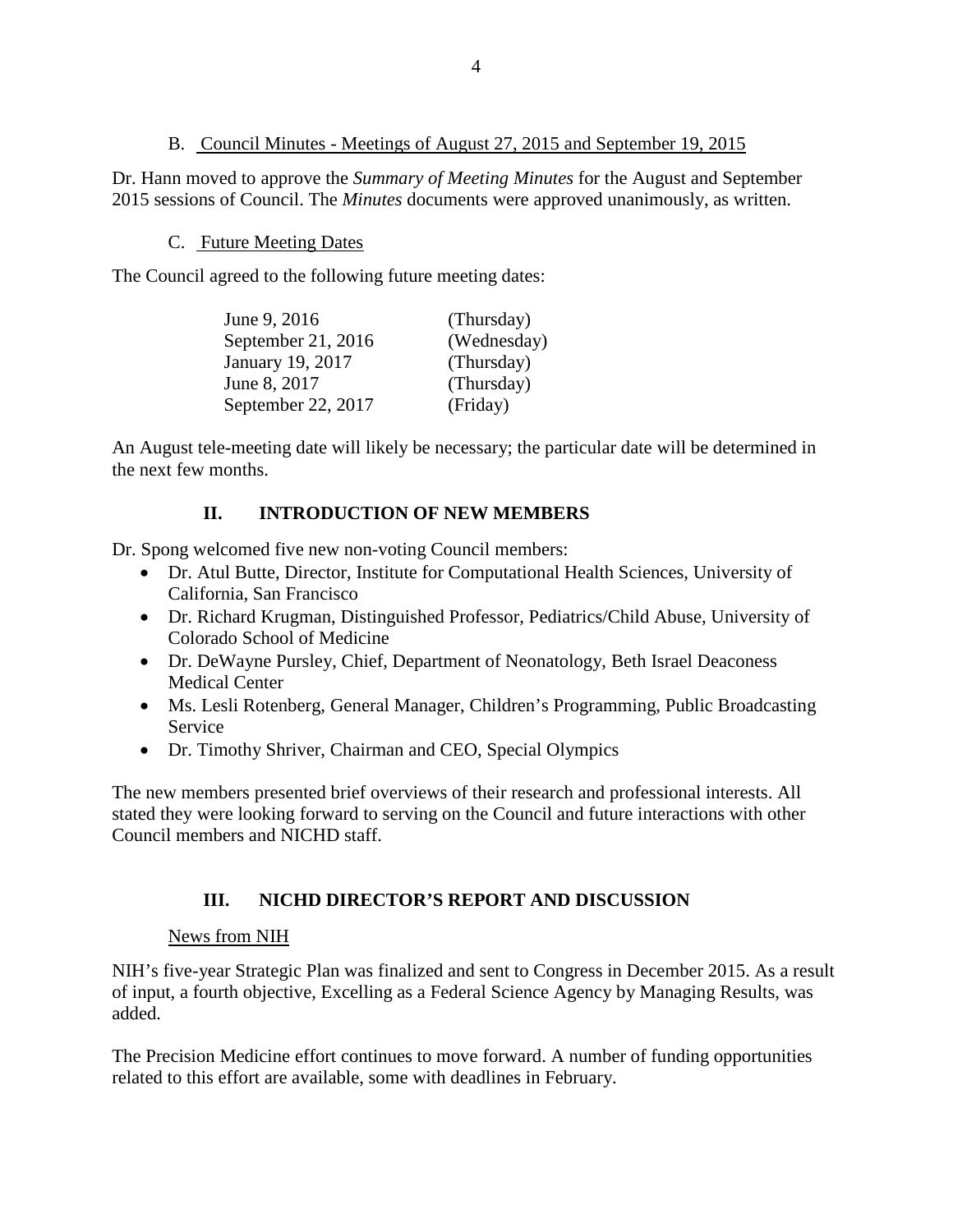National Children's Study (NCS) funds for FY16 have been redirected to the Environmental Influences on Child Health Outcomes (ECHO) program, which will leverage extant cohorts to investigate longitudinal impact of a variety of factors on pediatric health outcomes with high health impact. Funds from ECHO will be used in part to create the Institutional Development Award (IDeA) States National Pediatric Clinical Trials Network, which will address medical access gaps in rural children through a national network for pediatric research at IDeA locations. A number of funding opportunities related to this effort are available, some with deadlines in March and April.

The NCS Data Archive will be open to public users within a few months. Additional data will be released in May and October 2016. A variety of study material will be available on the Archive website.

As part of the Gabriella Miller Kids First Pediatric Research Initiative, supplemental funding was released for whole genome sequencing on birth defect and childhood cancer cohorts (trios). A second funding opportunity has been released with letters of intent due in March.

NICHD's participation in The NIH-Gates Foundation collaboration is moving forward on the topics of Infectious Disease and Maternal, Newborn and Child Health with staff involvement in several working groups.

#### News from NICHD

NICHD non-human primate operations at Poolesville will close. NICHD will transfer approximately 100 animals per year over the next three years to other facilities.

The Office of Health Equity (OHE) was realigned as a result of the review of the NICHD's Office of the Director. Grants from this office were transferred to the Division of Extramural Research. NICHD is now working to develop a new role for OHE and will convene a working group of Council to assist.

A Rehabilitative Research at NIH meeting will be held May 25-26, 2016. It will be free and open to the public.

The Human Placenta Project, whose goal is to understand the role of the placenta during pregnancy, released three RFAs in 2015 and made 19 awards totaling \$46 million. The third Human Placenta meeting will be held April 14-15, 2016. It will be free and open to the public.

 $NICHD$ 's PregSource<sup>TM</sup>, a crowd-sourced, interactive mobile app, now has 20 partner organizations. The app will gather information, in real time, about common pregnancy experiences. This will help researchers build a more complete picture of normal variation during pregnancy.

## Budget and Legislative Update

The NIH received \$32 billion for fiscal year (FY) 2016, a 6.6 percent increase from FY15. The NICHD received a 4 percent increase this year, for a total of \$1.34 billion. The National Center for Medical Rehabilitation Research budget will be approximately \$70 million.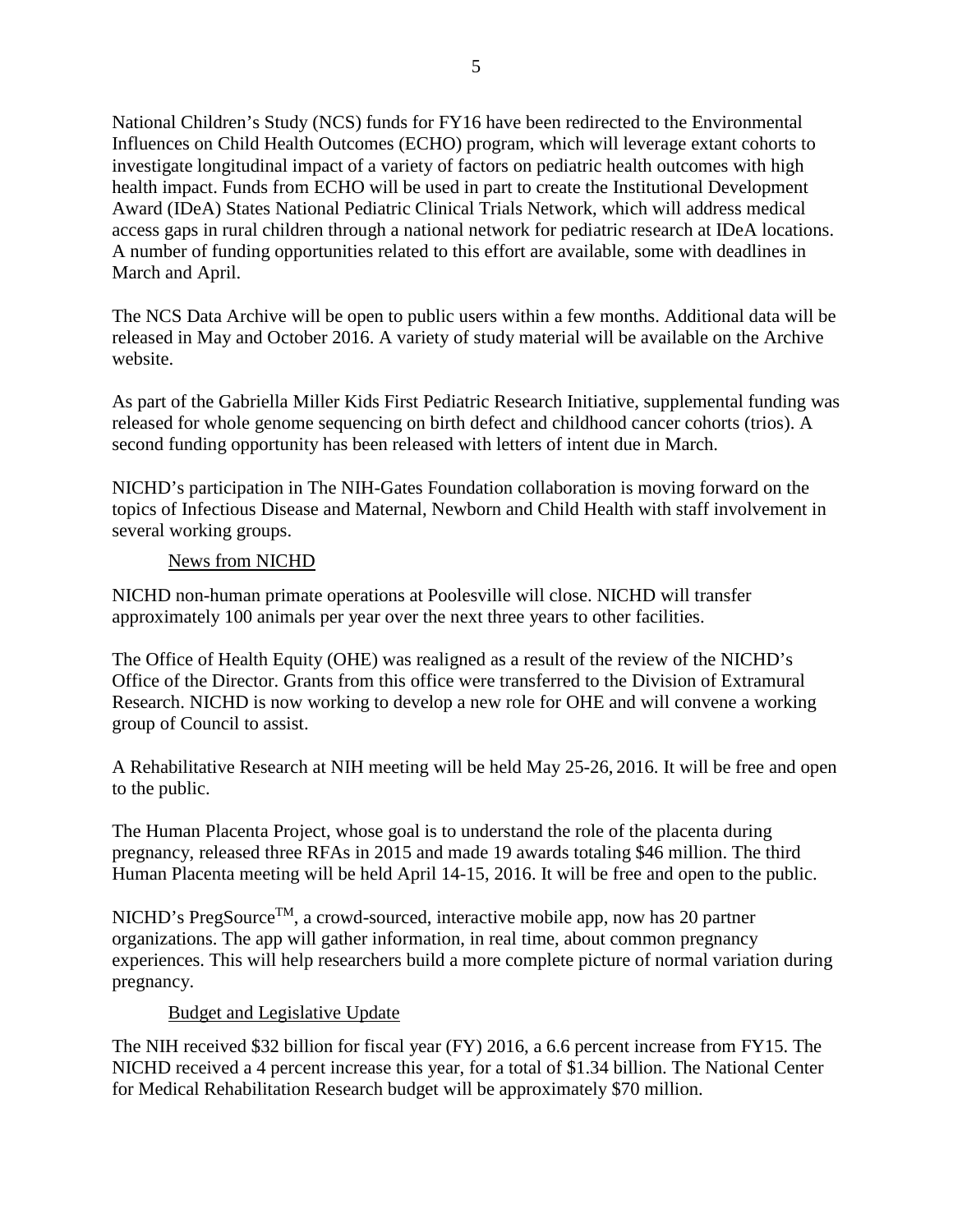NICHD's \$51.4 million increase will be spent on required increases, grants from the October 2015 Council that otherwise would have been paid with FY15 funds, leaving only \$6.7 million of the increase for the remainder of the fiscal year.

Congressional Report language asked NICHD to plan a scientific workshop on anhydramnios and provide an update in the FY17 budget for the workshop and how it relates to the Human Placenta Project. Additionally, NIH was asked to submit, within a year, a report on the feasibility of a multi-year study of children and adults with Trisomy 21. Congress also asked for an increase in the number of NRSA and other training awards proportional to the IC budget increase, and an update in the FY17 budget on how NIH will use its Strategic Plan as part of its resource reallocation process.

In December 2015, Dr. Lisa Freund, Chief of the Child Development and Behavior Branch, and others provided a legislative briefing on Understanding the Developing Brain.

#### Council Discussion

Dr. Frederick Rivera asked about the funding for ECHO, stating that he had thought the NCS money had only been allocated for a single year. Dr. Spong stated that the initial monies of \$165 million were allocated to ECHO due to language in the appropriations that allowed it to be spent on research that met the goals of the NCS. The language was the same this year, and it is anticipated that it will remain that way for the next 7 years.

Dr. Gregory Kopf asked if there was interest in including other organizations (e.g., USAID) into the NIH-Gates collaboration. Dr. Spong stated that she was not sure, as the collaboration was initiated at the top level.

Dr. Melissa Gilliam asked what "report language" means. Dr. Spong said that this is language that comes from Congress asking NIH to do something or respond to something.

Ms. Wendy Lazarus asked for more information about what was behind the increase in funding for NIH and what it means for the future. Dr. Spong speculated that there is a lot of interest and goodwill for the work NIH does, and expressed a hope that it will continue.

## **IV. REPORT OF THE DIVISION OF EXTRAMURAL RESEARCH**

#### Report of the Director, DER

Dr. Della Hann presented the DER updates and introduced four new staff members who joined the NICHD Extramural Program: Valerie Cotton, Developmental Biology and Structural Variation Branch; Sue Marden, National Center for Medical Rehabilitation Research; Kimberly Witherspoon, Office of Committee Management; and Jerusha Murugen, Office of Global Health Research.

Four NICHD staff members also transitioned into the extramural research program: Della White, Populations Dynamics Branch; Ruth Brenner, Pediatric Trauma and Critical Illness Branch; Eric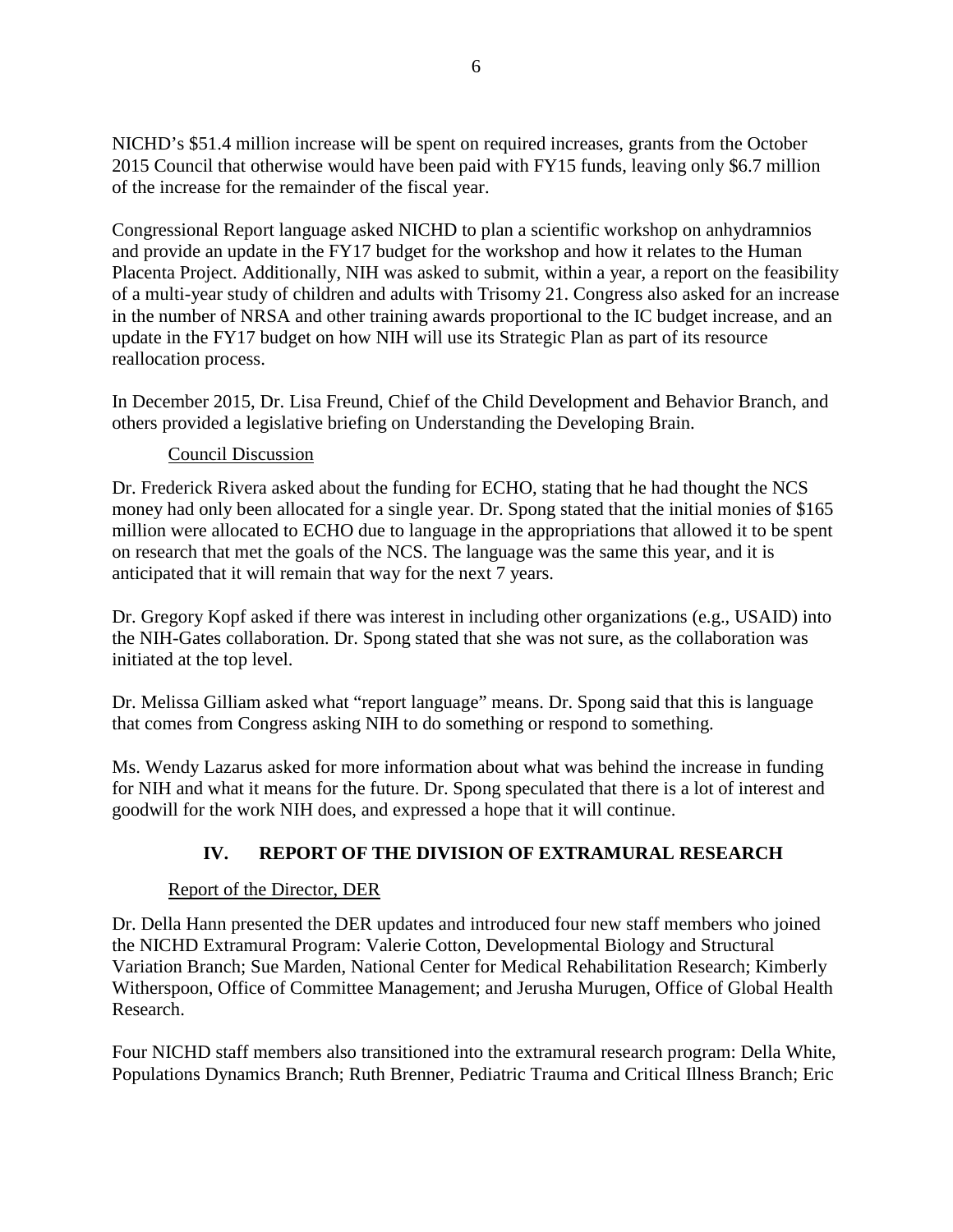Lorenzo, Maternal and Pediatric Infectious Disease Branch; and Reiko Toyama, Developmental Biology and Structural Variation Branch.

Dr. Hann also acknowledged Lynne Haverkos, a Medical Officer in the Child Development and Behavior Branch, who recently retired.

Dr. Hann recognized three summer interns of the DREAM Program: Chinagozi Ugwu, Reon Holloway, and John Dougherty.

## **NIH and NICHD: Costs and Success Rates**

The success rate of NIH research project grants have decreased from above 30% to below 20% between 1998 and 2014, even as the number of applications have increased. NICHD's success rate went from a peak above 30% in 2000, to about 11.5% in 2015 while the number of applications have almost doubled. In addition, the average cost of awards has risen, though buying power is the same now as it was in 1998.

## **Implementing Council Working Group Recommendations**

As recommended by review of the Office of the Director, grants from the Office of Health Equity have migrated to the DER and staff have successfully integrated into appropriate branches.

NICHD research training and career development awards (NRSA, K, and T awards) were reviewed by a working group. Recommendations included: shifting support from institutional support awards to individual awards (K12 to other K awards), increasing the success rate for the K99-00, and increasing salary for K08 and K23 awards (physician-scientist trainees). Shortly after this recommendation was issued, NIH mandated an increase in salary for K08 and K23 awards. Currently, NICHD supports the K12 mechanism to a greater extent than any other Institute. In order to accommodate the recommended changes and cover the salary increases, NICHD will implement gradual reductions to the K12 programs over time.

## **Updates**

## Adolescent Brain Cognitive Development Project (ABCD)

This project has a goal of longitudinally following 10,000 children, beginning at age 9-10, to assess factors that influence individual brain development trajectories and outcomes. A detailed governance structure, consisting of working groups, an IRB, an external advisory board, and cross-agency committees, has been established.

## Zika Virus

The Zika virus, which is transmitted by mosquito, is suspected as a causal factor for microcephaly. The first infection was in May 2015 in Brazil. To date, there have been 15 cases in the United States. HHS has initiated a coordinated response, stepped up surveillance and lab activities, established sample sharing, planned a workshop for March 2016, and had the CDC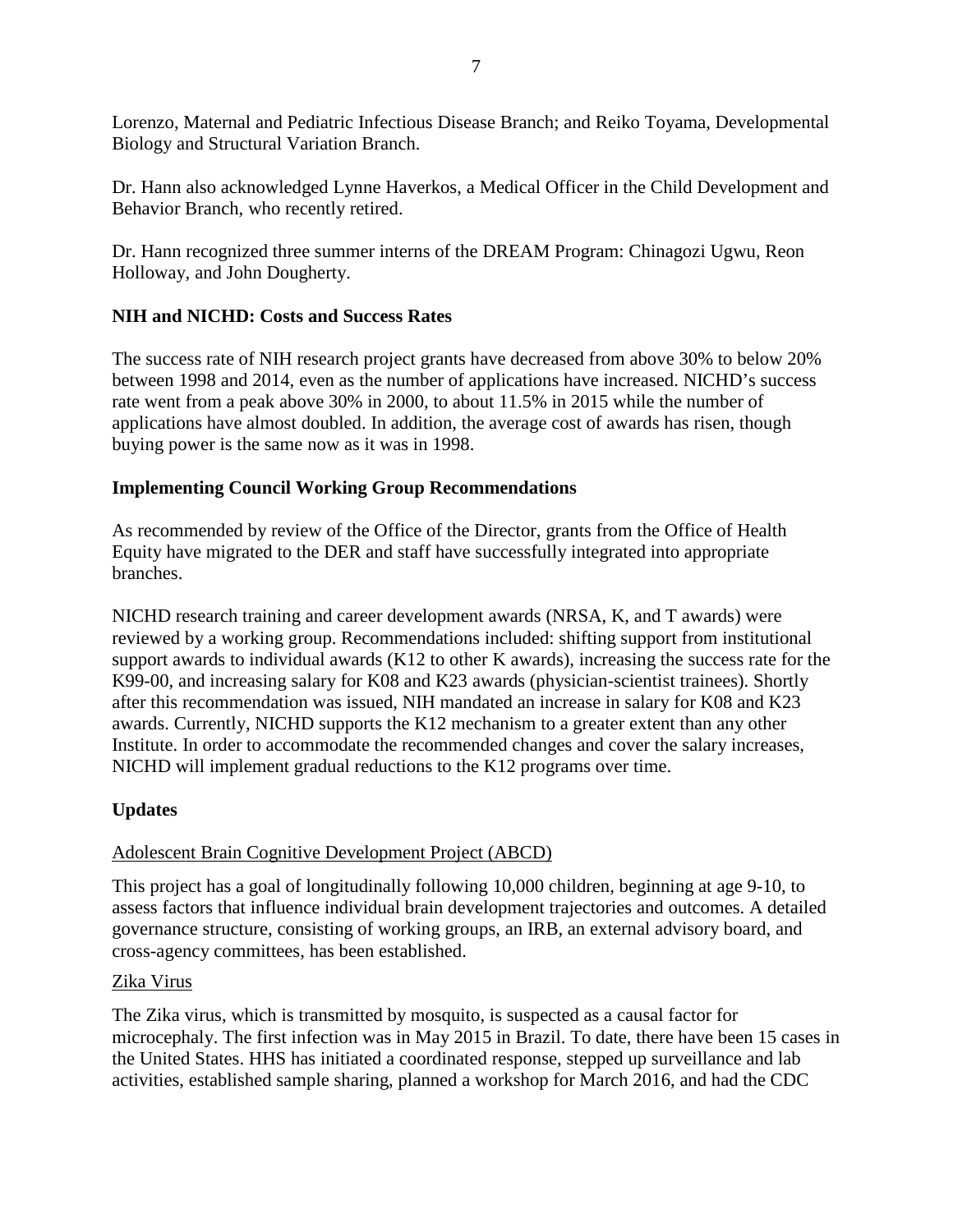issue a travel advisory on January 16, 2016. There are a number of knowledge gaps that, by leveraging international and internal infrastructure, research will address.

#### Stewardship of Clinical Trials

A number of recent reports have been issued touching on the stewardship of clinical trials at NIH. Currently, data are supposed to be shared on clinicaltrials.gov within 12 months of the end of data collection, along with a narrative summary of the findings. NICHD put out an RFI on enhancing the timely data sharing of NICHD-funded studies, to encourage compliance with data sharing regulation. Dr. Hann noted that NICHD DASH is one place that data can be shared by NICHD-funded investigators.

#### Council Discussion

Dr. Anne Case asked whether the reduction in K12 awards would be achieved by reducing the number of institutions receiving them or the number of individuals supported at each institution. Dr. Hann stated that, at first, the reduction would come from the number of individuals supported at a given institution. NICHD might also choose to limit the number of new institutions receiving K12 awards.

Dr. Diana Bianchi asked how being funded through the F grant mechanism correlates with later funding success. Dr. Hann stated that those who receive the F and K awards are more likely to stay in the field and obtain later grants compared to those fellows on institutional awards.

Dr. Richard Krugman asked how instances of abuse would be dealt with in the ABCD study, because, with a cohort of 10,000, it is likely that approximately 100 new instances of abuse will occur every year. Dr. Hann deferred to Dr. Susan Weiss, from the National Institute on Drug Abuse. Dr. Weiss stated that the study had researchers who were experienced in these issues, and the participants signed confidentiality forms. All information children provide is confidential unless there is an immediate need, such as an indication that they may harm themselves or someone else. Thresholds for divulging that information are still being established, and will be dealt with by several levels of review.

Ms. Sheila Zimmet stated that it was her understanding that the obligation to report abuse, such as in cases of abuse by the parent, outweighs confidentiality, and that this is usually stated in the consent forms. Dr. Weiss confirmed that this was correct.

Dr. Melissa Gilliam asked about efforts to capture teen pregnancy and timing of the onset of pregnancy. Dr. Weiss replied that pregnancy and pubertal hormones will be monitored.

Dr. Walter Frontera asked how low the K12 funding would be cut to in the future. Dr. Hann responded that a level has not been set and stated that reductions will be made to individual awards as they come up for re-competition.

Dr. Timothy Shiver asked whether children with developmental disabilities would be included in the ABCD study since the exclusion of this population leads to a large knowledge gap, and stated that, for this reason, exclusion seems unacceptable. He further asked to what extent psychosocial issues will be monitored over the course of the study. Dr. Susan Weiss replied that there will be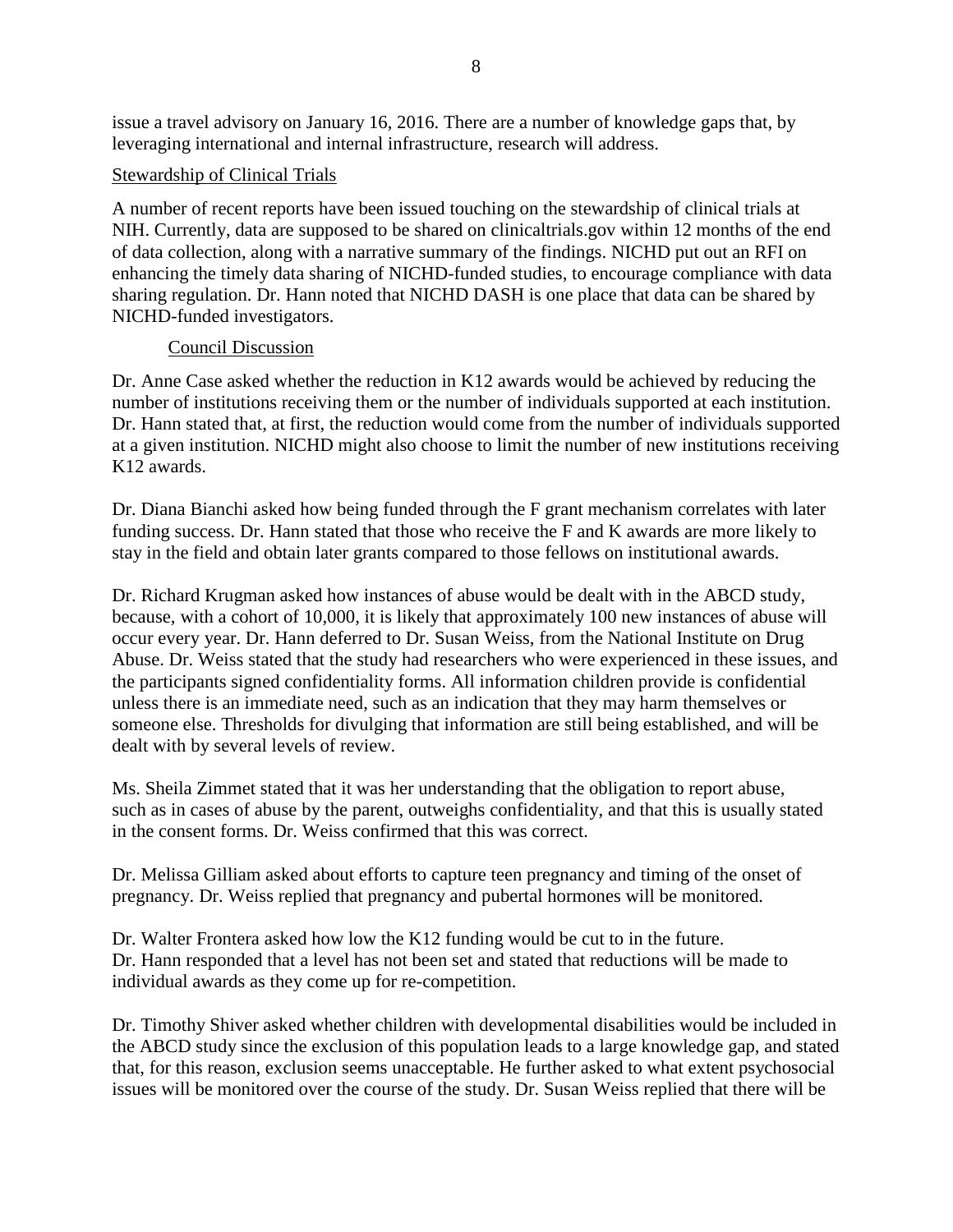some limitations to the inclusion of those populations, if they are unable to complete the study measures. Dr. Frederick Rivera stated that the ABCD sample of 10,000 should be a random, representative sample of children across the United States. Dr. Weiss replied that the sample will be close to a national sample in terms of race and ethnicity and rural versus urban areas, but the study is limited by study site location. Dr. Rivera asked why, if there are 19 sites across the country, the sample couldn't be representative. Dr. Weiss responded that cost was the issue because children would then have to be paid to travel to the study sites. Within the locale of the study sites, an attempt is being made to make the sample representative.

Dr. George Saade stated that NICHD has several cohorts from whom data was gathered during pregnancy and the perinatal period, and who also consented for later follow up. This should be kept in mind by those wishing to gather longitudinal data on those from pregnancy through age 10. Dr. Hann agreed there are many interesting, consented cohorts and significant resources were expended in developing them. This is why data sharing efforts are so important. To maximize success, investigators need to be willing to share previously collected data which she mentioned earlier.

Ms. Sheila Zimmet asked if there were any studies currently being conducted on lead exposure, given the recent news from Flint, Michigan. Dr. Hann stated that the Secretary's office reached out and NICHD is part of the ongoing effort.

## **V. NATIONAL CENTER FOR MEDICAL REHABILITATION RESEARCH (NCMRR) UPDATE**

Dr. Alison Cernich thanked the Council for the chance to speak and presented an update of the work at NCMRR.

NCMRR was established in 1990 following the Americans with Disabilities Act to promote rehabilitation research with the NIH, and coordinate efforts through the Trans-NIH Medical Rehabilitation Coordinating Committee across the NIH. NCMRR in FY15 had a budget of \$66 million, including monies set aside by NICHD.

NCMRR is currently developing a Rehabilitation Research Plan that includes action items that cross the interests and mission of the NIH. Input was sought from an advisory board, then from the NIH community and finally from the public. Some priorities will be reshaped to be less specific, so that the investigator community will have more flexibility. The final Plan will be sent to Congress in September of 2016.

NCMRR is planning a Rehabilitation Scientific Meeting with an agenda produced by the Trans-NIH Medical Rehabilitation Committee, available on the NCMRR website.

Dr. Cernich thanked the federal partners (Veterans Affairs, Department of Defense, National Science Foundation and others) that make up the Advisory Board for their critical input.

## Council Discussion

There were no questions for Dr. Cernich from the Council.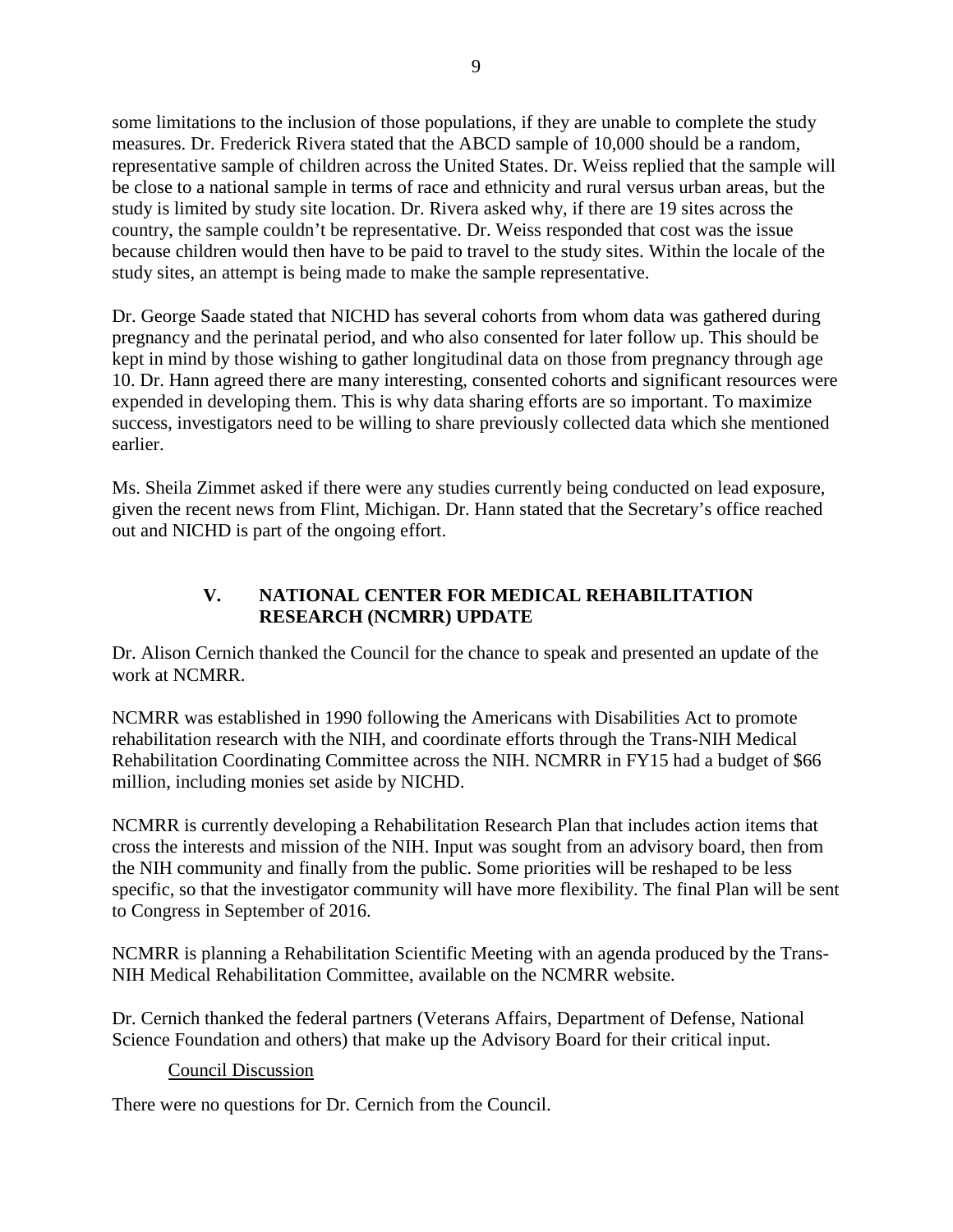#### **VI. UPDATE ON PRECISION MEDICINE**

Dr. Josephine Briggs, Director of the National Center for Complementary and Integrative Health, provided an update on the Precision Medicine Initiative (PMI).

The mission of the PMI is to use research, technology, and policy to empower patients, researchers, and providers to work together toward the development of individualized treatments. The Initiative is taking a broad look at the many drivers of health and well-being.

The promise of PMI is that it will result in more therapies like Zelboraf and Kalydeco, treatments that target a portion of the populations with metastatic melanoma and cystic fibrosis, respectively. Another area of promise is that genetic information will provide a better idea of who will benefit from a treatment.

PMI will be realized through changes in participant partnerships, electronic health records, technologies, genomics, and data science. Clinical research needs to engage patients as partners in the research process to achieve results. This is often hindered by recruitment at the start and retention over time, perhaps because research questions need to be broadened to include issues most relevant to patients. PMI is attempting to use new model of participant engagement.

PMI is looking for new ways to drive clinical research. It is taking advantage of mobile technologies to interact with people and track an increasingly large amount of health information. PMI is also looking to better use electronic health record data, which requires researchers and the organizations maintain the EHRs to agree on data syntax, semantics, and transmission methods. Centralized data storage for patients and researchers is also being explored.

The ACD received a report on PMI in December 2015.

PMI will recruit one million volunteers to participate as a longitudinal cohort, who consent to be re-contacted for sub-studies. It is anticipated that it will take 3-4 years to fully recruit participants, with enrollment to start by the end of calendar year 2016. Participants will also be asked if they would be willing to bring in other family members, boosting both recruitment and engagement.

The core data set will include self-report measures, baseline health exam, EHR data, biospecimen data, and mHealth data (passively collected data from cell phones, wearable sensors). Data will come in part from five to seven large health care provider organizations participating, overseen by a coordinating center.

Pilot studies for enrollment and interfacing with participants will be conducted this year, with funding to be awarded in the early part of this year.

The FY16 budget for PMI is coming primarily from NIH, with some additional monies from the FDA and the Office of the National Coordinator for Health Information Technology.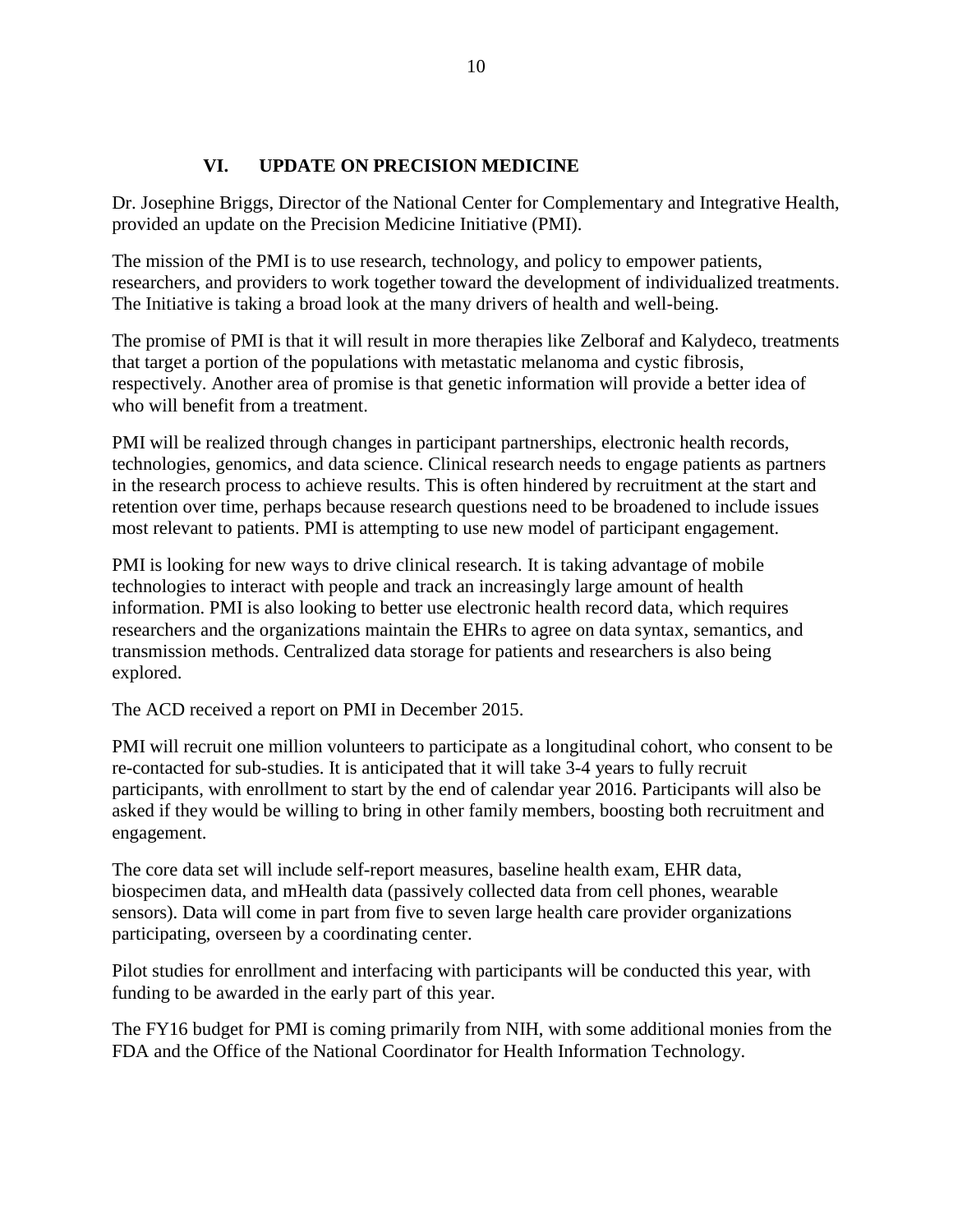#### Council Discussion

Dr. Melissa Gilliam asked if underrepresented populations would be defined and if PMI's definitions of various populations would be influenced by how people self-identify. Dr. Briggs stated that one of the main deliverables in the first few years will be focus groups and quantitative research determining participants' attitudes about being engaged in clinical research.

Dr. Diana Bianchi asked how pregnant women will fit into PMI, as little was said about them in the initial working groups. Dr. Briggs recognized that pregnancy is a stage of the life cycle where the potential for engagement was very strong. A working group will address that.

Dr. Anne Case asked about attrition rates, which might differ depending on whether participants were self-enrolled versus recruited by health care providers. This could impact the longitudinal data, which is the most valuable. Dr. Briggs stated that the use and utility of mobile devices will be critical to the cost effectiveness of the effort. Other components of longitudinal data do not need to be expensive (e.g., EHR data). Much attention is being paid to make sure studies are cost effective.

Ms. Wendy Lazarus asked how the reliance on mobile technologies will impact the ability to reach under-served populations. Dr. Briggs stated that the mobile phone use is high even in those populations, and incentives might be focused on providing minutes or other tangibles. The Council member stated that using intergenerational engagement could be a powerful force: bringing in the Millennials who would then bring in and help retain the older members of their family.

## **VII. LEG 101**

Ms. Lisa Kaeser, Director of the NICHD Office of Legislation and Public Policy, presented on the functions of the Office of Legislation and Public Policy, which acts as a legislative liaison, public liaison, manages public-private partnerships, and controlled correspondence. Ms. Kaeser highlighted some of the little known facts about the appropriations and legislative processes.

While many believe that NIH staff can tell Congress how much money it needs, the Anti-Lobbying Act prohibits Federal employees from using appropriated funds to lobby Congress. The NIH Director, however, is invited annually to present before the Appropriations committee regarding NIH's research accomplishments and challenges.

Along with annual bills to fund the Federal agencies, the Appropriations Committee releases reports with directives, or "significant items", which dictate areas of priority for NIH. NIH staff do not decide what directives Congress includes in those reports; these are not known until they are publicly released.

While Congress makes annual appropriations and can pass legislation defunding specific projects, it has rarely done so. Ms. Kaeser's office does get frequent inquiries about specific programs or research projects, however.

NICHD runs no research advocacy organizations. There is a voluntary coalition, the Friends of NICHD, which advocates on behalf of NICHD to Congress. NICHD staff provide information to them as requested.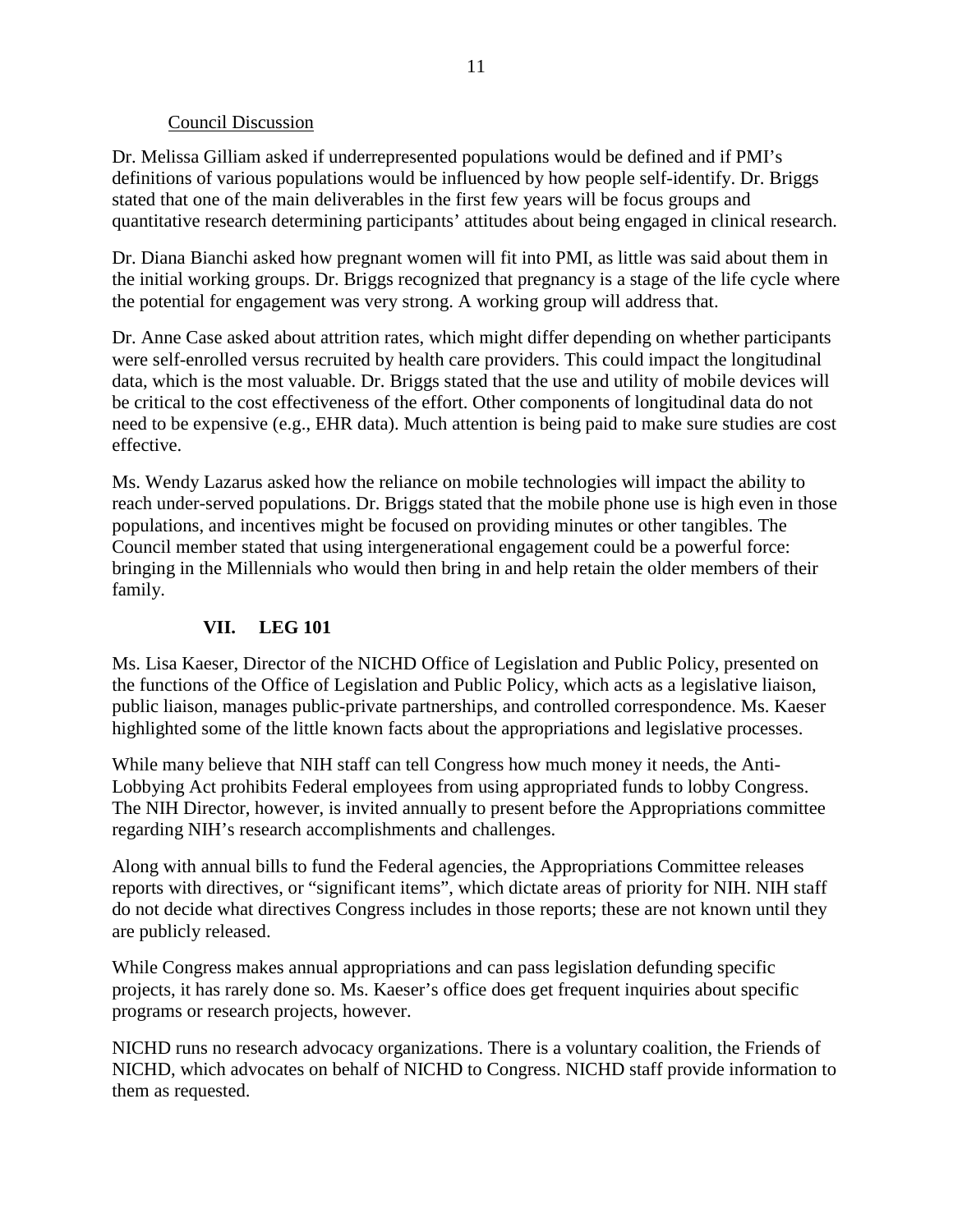NIH staff may not propose new legislation and suggest hearings. Staff can, however, with clearance from HHS, and upon request from Congress, provide technical assistance on proposed legislation, answer questions for the record following hearings, and provide responses to correspondence from Members of Congress.

Authorizations and appropriations differ; authorization bills allow Congress to increase funding, but NIH doesn't actually get the money until the Appropriations Committees decide which areas, agencies, and programs will receive additional funding.

Council Members are special government employees. As such, Council can talk to Congress during hours not spent as a special government employee (and after each Council meeting has adjourned) as long as government funds are not used.

## Council Discussion

Dr. Richard Krugman asked about the \$2 billion increase that NIH received for FY16 and whether it is related to the money set aside for the 21st Century Cures legislation, which he thought was being funded out of oil money. Ms. Kaeser replied that 21st Century Cures bill is a large, bipartisan NIH-FDA reauthorization bill passed by the House last summer to accelerate the discovery, development, and delivery of treatments and cures for disease. One of its components was to specify how the mandates could be paid for. The Senate is taking up portions of the House bill, but so far nothing has passed.

## **VIII. FUNDING THE BEST SCIENCE**

Dr. Spong gave a presentation about NICHD funding and strategies so NICHD can fund the best science.

The NICHD payline is among the lower end of Institute paylines, having decreased from 28.2% in 2000 to 9% in 2015. This is coupled with an application rate that continues to rise due in part to the allowance of unlimited resubmissions.

As a percent of NICHD's budget, R01s make up the vast majority at 36%. R21s, Centers, and Contracts each make up about 6%. About 65% of NICHD funded studies focus on humans and 35% on animals. This is the opposite of the other Institutes where the ratio is 60% animal and 40% human. In addition, NICHD R01s are more costly than R01s from other institutes and have increased more over time relative to other ICs.

When funding practices were compared across ICs, NICHD has a lower proportion of funding beyond its published payline. About half of the Institutes publish a payline and those that publish a payline are more likely to allocate funds to funding mechanisms in proportions similar to NICHD than those Institutes without published paylines. The NIH Strategic Plan makes some recommendations for making funding decisions, including considering principal investigator (PI) minimum time, considering limiting the number of grants per PI, and select pay that funds the best science.

An internal analysis found that to move the f NICHD payline, approximately \$10 million is needed for each percentage point. There are many ways to effect this change and these were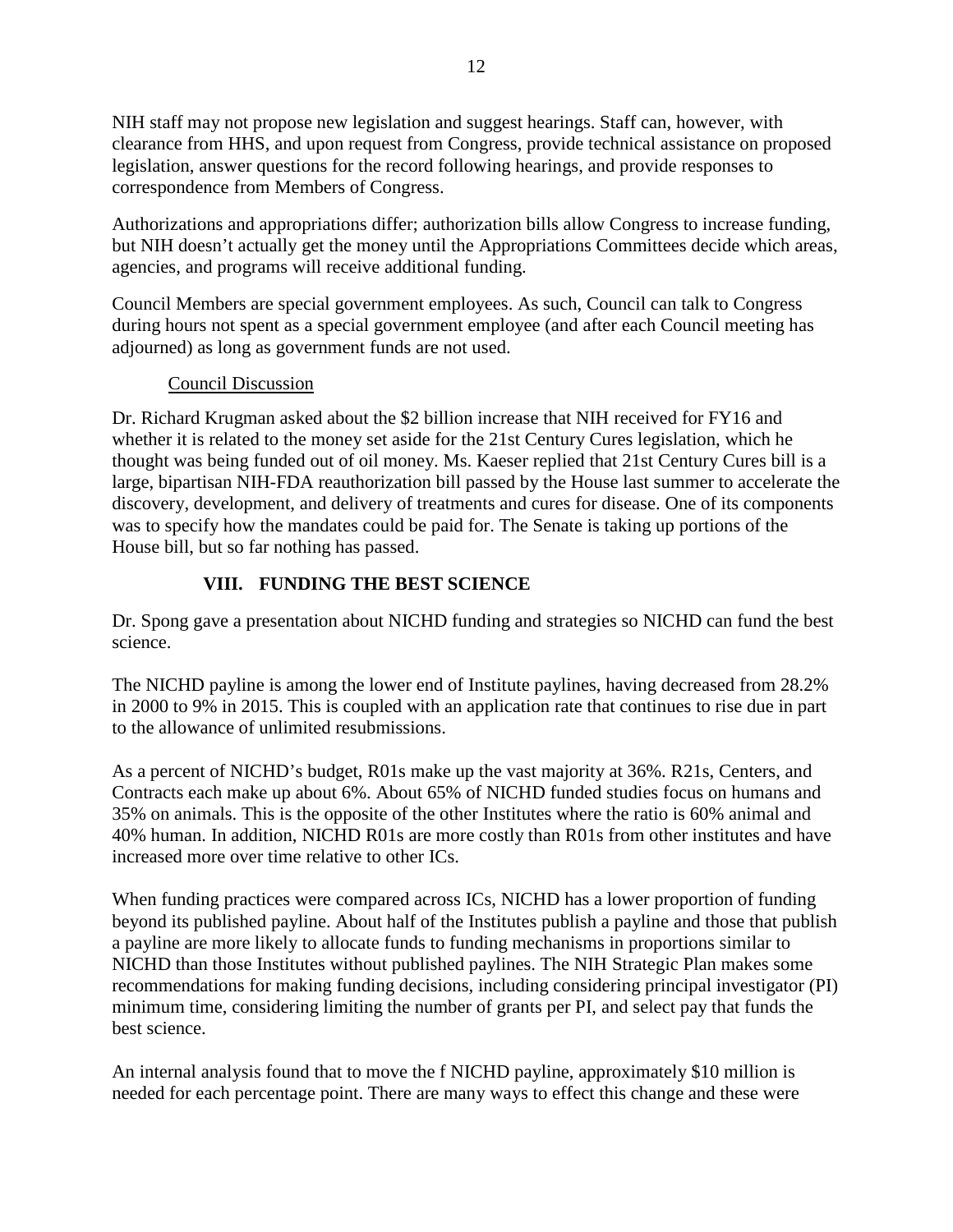discussed. Options for improving the payline at NICHD include: tightening referral guidelines, tightening transfer acceptance from other ICs, moving to accepting clinical trials only by Funding Opportunity Announcement, employing stricter methods for large grant acceptance, and limiting the number of solicitations on which NICHD is listed. Additionally, Council may want to consider more stringent requirements for PIs receiving more than \$1 million, limitations on long-standing grants and duration of awards, and make P01s by Funding Opportunity Announcement. NICHD could also choose not to use some funding mechanisms, which could free up some money. The required PI effort level could also be raised for every grant.

In summary, NICHD is trying to be more strategic about what it funds, and Council input is welcome.

#### Council Discussion

Dr. George Saade asked what the return on investment was for different funding mechanisms. Dr. Spong replied that this depends on how success is defined. This is usually done by the number of publications and the ability of the PI to obtain other funds. Those data are currently being compiled. Dr. Saade said that for him, a useful metric of return on investment was impact for patients and he doesn't see that kind of impact for some funding mechanisms. Dr. Spong replied that changes in practice can be measured for clinical trials, but NICHD funds many scientific areas that are important, but that won't have a direct clinical impact. NICHD is interested in examining, where applicable, how research impacts clinical practice, either through the introduction of a new practice or cessation of one for which evidence is lacking.

Dr. Patricia Dorn asked what PI level of effort was being considered for the R01 and what the impact on grant number would be. Dr. Spong stated this is open for discussion and wanted to know what Council thought. She posed the question: how many grants can an individual handle?

Dr. Patricia Dorn stated that one way to determine the level would be to look at what was proposed, ask whether the level of effort proposed is appropriate, and then ask whether that level of effort is enough to warrant being designated a PI. Dr. Spong said that this was important, and that study section does look at that. Mandating a specific amount of effort, however, would limit the number of applications a PI could submit.

Dr. Melissa Gilliam observed that the pressure to be funded is what drives the submission of multiple grants and that artificially limiting the number of grants a PI may receive might only increase that pressure. Dr. Gilliam asked how diversity might be impacted if the P01 mechanism were trimmed. Dr. Spong asked if Dr. Gilliam would limit the number of grants a PI could receive. Dr. Gilliam replied that she would not penalize someone if they were writing good grants, if the objective is really to fund the best science. Decreasing the number of grants or the amount of time of funding will only increase the time spent writing grants.

Dr. Anne Case stated that it is hard to know what to do with the data presented until metrics are developed, as Dr. Saade mentioned. Dr. Case suggested that multiple approaches may be better than a single rule for grant number or duration.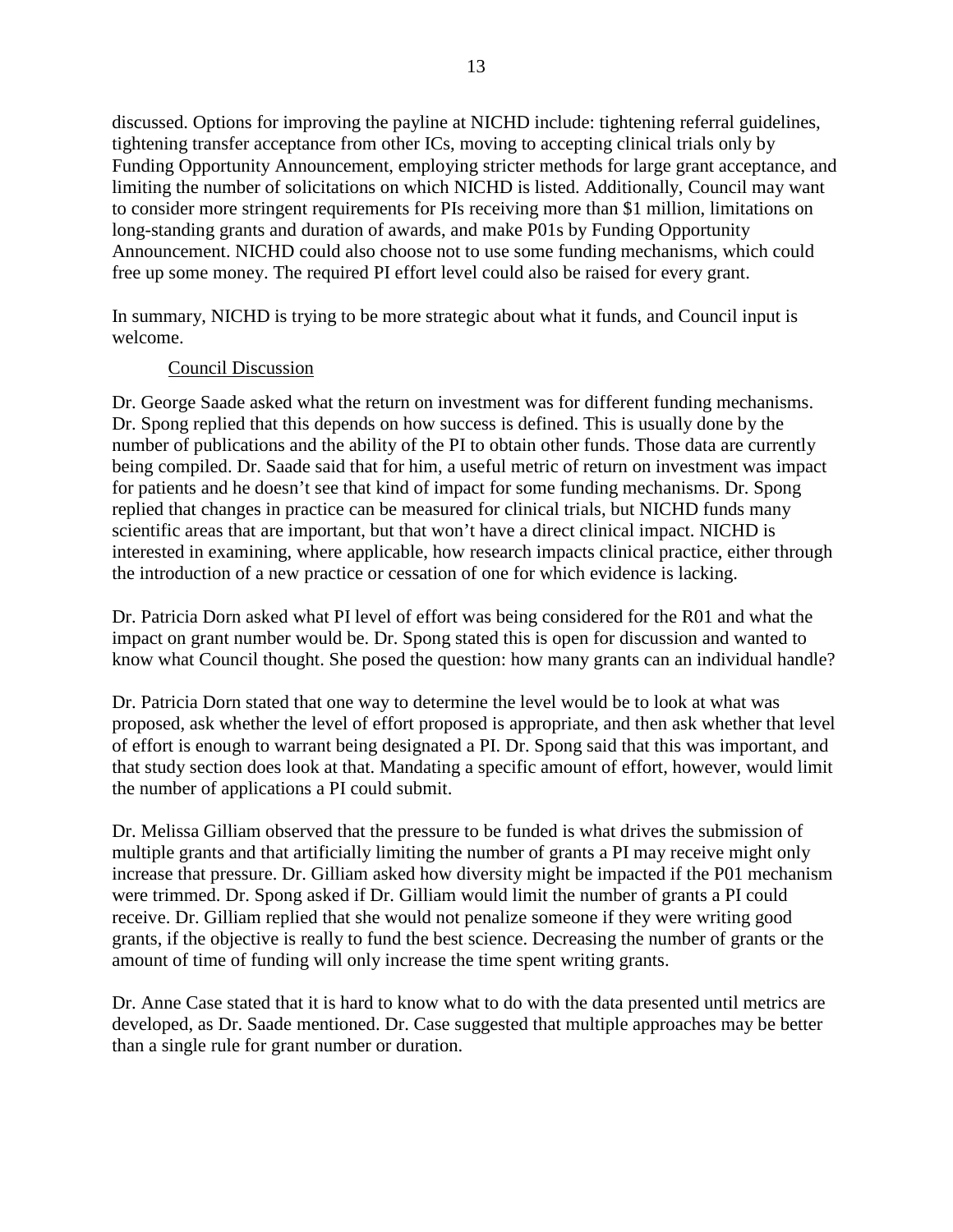Dr. Gregory Kopf mentioned that the cost difference for human research funded by NICHD compared with other ICs is important to investigate and could be a source of cost savings. Dr. Spong replied that delving into that issue is important, and may depend on how the various ICs use different funding mechanisms.

Dr. Richard Krugman asked for clarification about indirect costs, and, since they run about one third of direct costs, whether they might be worth examining. Dr. Spong replied that NICHD has no control over indirect costs. They are set through NIH-HHS discussion, and NICHD has no input. A Council member asked if Council could provide input. Dr. Hann stated that she was not aware of any way Council could provide input into that process.

Dr. Piero Rinaldo stated that PI level of effort assumes 100% availability, but most PIs have protected time and asked if factoring that in would better inform discussions around effort limits. Dr. Spong replied that this was a very good point.

Dr. Ken Muneoka noted that NIH says that the maximum level of effort is reached at \$1 million and if the average R01 is for \$250,000, it seems obvious this funding level should be the limit. Dr. Spong replied that NIH hasn't set \$1 million as a firm limit, but rather Council should discuss those grants when \$1 million is reached.

Dr. Atul Butte mentioned that it is easy to reach the \$1 million threshold if you are overseeing a big project where most of the money is used outside of the lab, i.e., one's lab only has a small piece of the work. Dr. Butte also asked about those grants that are not renewed, and whether there would be time and cost savings to look at the annual reports a year before the grant ends and potentially cancel it. Dr. Spong replied that those reports are examined closely, and sometimes they are cancelled, or given a no-cost or mid-cost continuance for the last year.

Dr. Paul Wise stated that looking at level of effort and cutting grant size avoids making a strong determination of what is and isn't good science. He recommends examining whether funding is really supporting the direction the science has to go and to think harder about the measures of success. Dr. Spong thanked Dr. Wise and said that NICHD is looking at those metrics and will be coming back to Council with them.

## **IX. DIR PRESENTATION: NEURAL CODES FOR THE SENSE OF TASTE**

Dr. Constantine Stratakis introduced Dr. Mark Stopfer, a part of NICHD's Developmental Neuroscience Program. Dr. Stopfer's work uses animal models (locusts, moths, and fruit flies) of the neural development of olfaction and taste, which govern a variety of brain functions across many species.

Dr. Stopfer's lab uses a variety of tools to study the basic rules that populations of neurons use process information, specifically about taste and olfaction. It is commonly thought that there are four basic tastes that are processed through labeled line coding using direct connections from specific receptors to specific brain areas – e.g. receptors for sweet to brain areas for sweet. This has been difficult to test, however, because vertebrate taste receptors have a complicated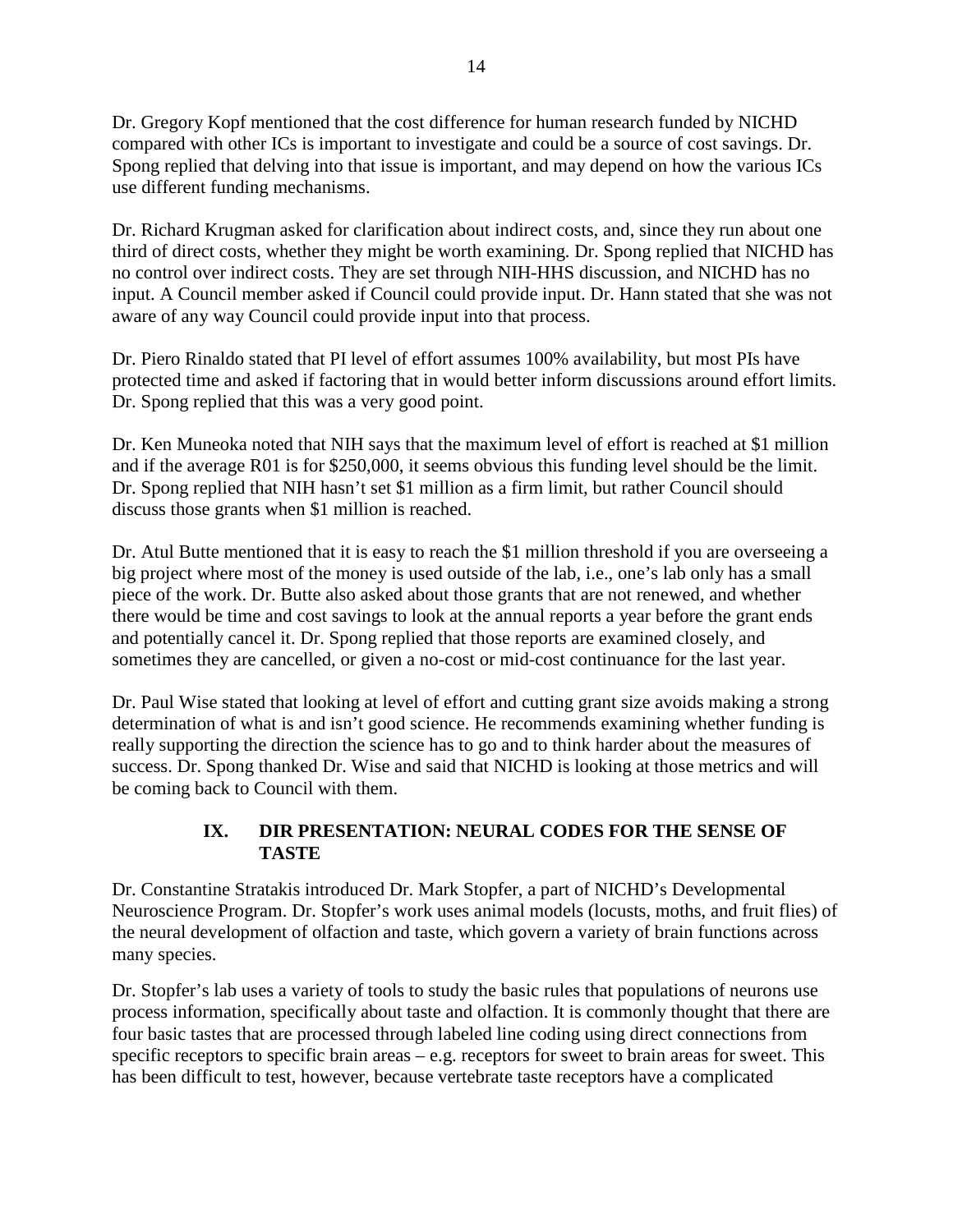underlying mechanism and recording from taste brain areas is technically challenging. Dr. Stopfer's approach uses simple model systems, mainly from insects.

The lab delivers stimuli to the moth's proboscis in a computer liquid delivery system so that the precise timing of taste delivery to the proboscis can be known and linked with electrophysiological recordings of many neurons in the maxillary nerve.

Dr. Stopfer found that gustatory receptor neurons (GRN) respond to different number of tastants (e.g., some just sucrose, some from across taste categories). GRN can respond to some tastants in a taste category, but may not respond to others in the same category. They also show a diversity of temporal responses (e.g., a GRN may respond to several taste categories, but fire with different patterns of excitation and inhibition depending on the taste chemical). The data gathered were sufficient for a computational model to discriminate between specific taste chemicals, not just the four basic taste categories, using just the electrophysiological recordings.

From the GRNs, information is relayed to interneurons in another brain area. These neurons respond to seemingly every taste, but with different firing patterns. They are more broadly tuned, inhibit one another, and receive information from multiple receptor types. Computational modeling of the recordings also permitted rapid classification of tastants, even more accurately than the GRN data.

In summary, it appears that each tastant is encoded uniquely, meaning that there aren't just a few basic taste categories. Tastes are encoded in a combinatorial, spatio-temporal fashion; this means that one has to look at a whole population of cells to know what tastant is being encoded. In addition, there is no evidence that taste is processed by labeled lines. A review of the literature suggests similar mechanisms may exist in other species including vertebrates.

Dr. Stopfer concluded by thanking the scientists who performed some of this work, including Sam Reiter, Chelsey Campillo Rodriguez, and Kui Sun.

## Council Discussion

Dr. Gregory Kopf asked if desensitization plays a role in fine tuning of neural pathways for taste. Dr. Stopfer responded that they have not looked at plasticity within the circuit yet, but that there is a response decrement over the course of many trials and that it may play a role in discrimination.

Dr. Diana Bianchi asked if it was possible to examine changes to this circuit across the lifecycle. Dr. Stopfer replied that the moth would not be the best developmental model, but drosophila, which the lab also uses, could be used to examine developmental changes.

Dr. Ken Muneoka asked about the role of inhibitory input to the circuit. Dr. Stopfer replied that there are populations inhibitory second order neurons and that the complex pattern of firing across the population of second order neurons is due to the interplay of excitatory and inhibitory neurons.

Dr. Richard Shields asked if there was an optimal taste exposure that might, epigenetically, have downstream effects on other parts of the brain. Dr. Stopfer replied that it hard to know what an optimal exposure would be. In addition, these neurons seem to respond to everything. This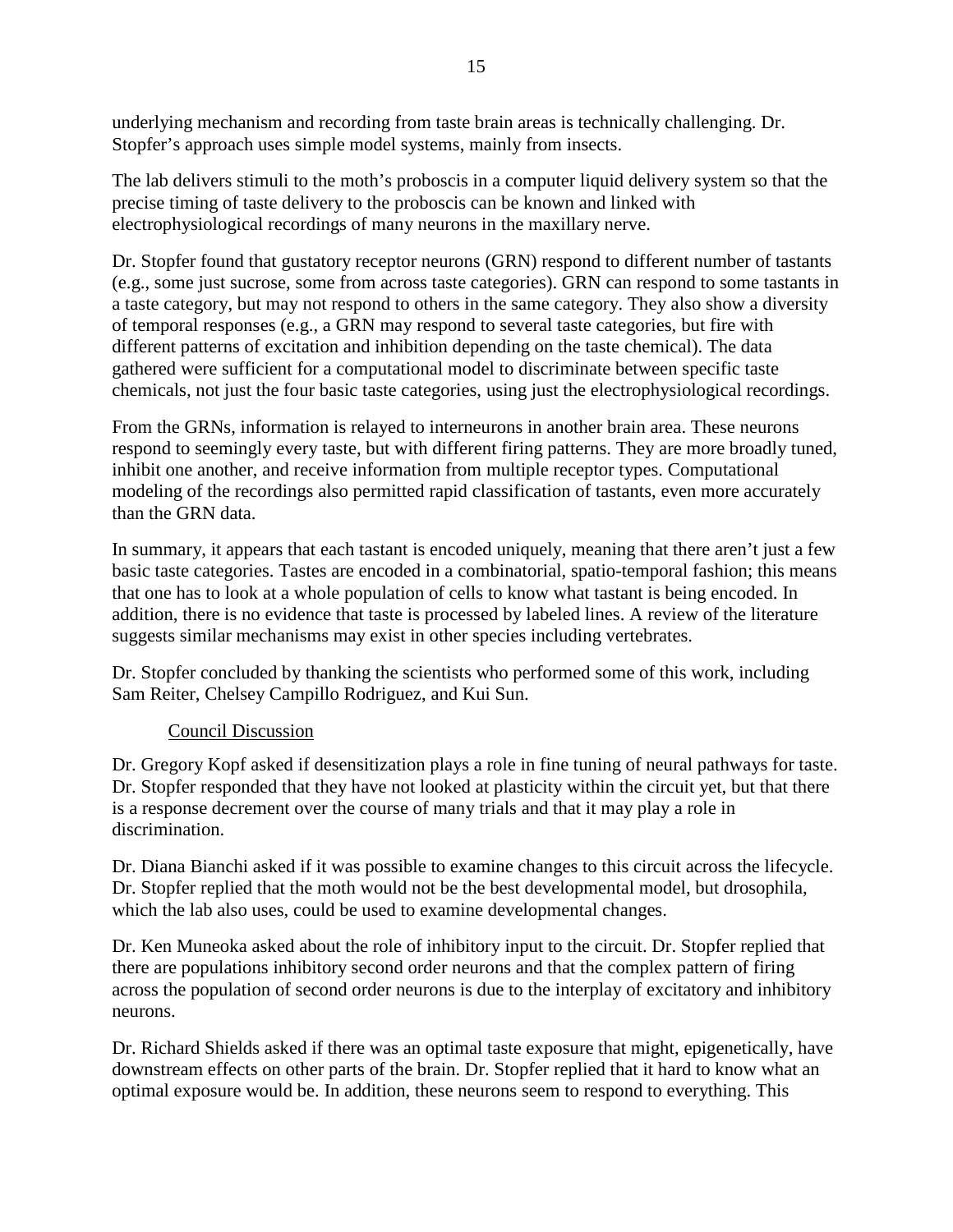suggests that the system is meant to describe everything it encounters and that brain plasticity can then kick in.

Dr. George Saade asked whether anything is known about how early developmental exposures affects brain areas responsible for hunger and satiety. Dr. Stopfer replied that nothing is known about the gustatory system, but that within the olfactory system, caterpillars can be trained to prefer an odor that carries over to the moth. The mechanism is still unknown, however.

# **X. CONCEPT CLEARANCE REVIEW AND DISCUSSION**

Dr. Hann introduced the concept clearance section of the meeting by saying that the presenters would describe broad areas of investigation, but would not go into detail to avoid any potential conflict of interest. The Council heard short summaries of each of the five areas of investigation and unanimously endorsed each of them.

Dr. Tonse Raju proposed an initiative for mentored specialized clinical investigator development awards for the Maternal Fetal Medicine Units Network and the Neonatal Research Network. Only specific centers will be invited to submit applications for fellows and junior faculty who are already working in one of the Networks. It is meant to enhance the research independence of the applicants as they learn to conduct large clinical trials. Four of the seven recipients of these awards are now faculty at major research institutions.

Dr. Min Lee proposed re-competition for the Contraceptive Research Centers Program. Originally established by Congress in 1993, there is still a critical need for family planning approaches for men and women. The primary objective is to support research into the development of safe and effective new or improved contraceptive approaches for men and women. Dr. Patricia Flynn asked what accomplishments the Centers have made to date. Dr. Lee responded that the vaginal ring had been funded by the Center, as well as some of the clinical trials for emergency contraception. A Council member asked if the cost for each was known. Dr. Hann replied that it varied across the programs.

Dr. Nahida Chakhtoura proposed an initiative to improve the knowledge base for treating and preventing sexually transmitted infections (STI) and HIV in youth through research aimed at understanding the interaction between HIV, STI, and adolescent reproductive development and the use of contraception.

Dr. Gilman Grave proposed the re-competition of the Pediatric Scientist Development Program. First established in 1986 to address concerns that trainees needed additional training in molecular biology to be competitive, this initiative now helps trainees to deal with the large body of knowledge related to the "-omics" revolution. To date 175 scientists have been trained, 86% of whom continue on in pediatric development. Dr. Diana Bianchi noted that these awards are more like individual development awards and less like a K12, even though it may be counted that way in the statistics.

Dr. Karen Winer proposed the re-competition of the Child Health Research Career Development Awards. These awards were established in 1990 to train junior faculty who are physician scientists in basic research to more successfully compete for NIH funding. Trainees are uniquely able to bridge the gap between basic research and clinical science; the majority of awardees continue a career in academic pediatrics, and 70% have successfully applied for NIH funding.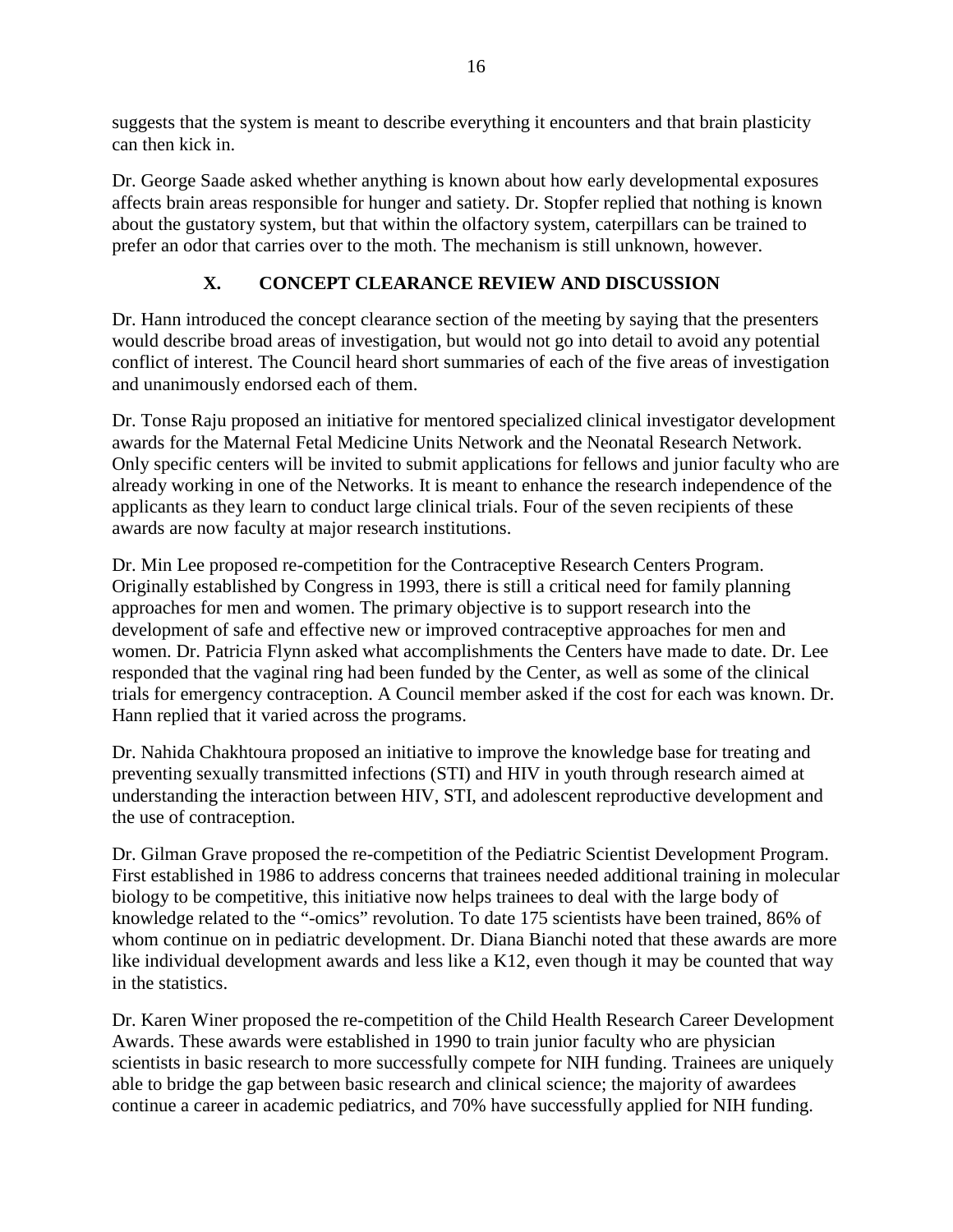## **XI. COMMENTS OF RETIRING MEMBERS**

Dr. Spong presented the retiring members of the NACHHD with certificates and letters of appreciation for serving on the Council. She invited each member to provide remarks.

Dr. Paul Wise said that it had been a privilege to participate in the work of the Institute and Council, thanked Dr. Spong for her leadership, and the Council for an informative and educational experience.

Dr. Ken Muneoka echoed Dr. Wise's statement, and additionally thanked Dr. Alan Guttmacher.

Dr. Bonnie Duran also thanked leadership and the Council, and indicated that her experience on Council had taught her a great deal. Dr. Duran suggested that part of the reason NICHD's research may be more expensive is because of the large effort put forth around community engagement, a necessary feature to much of the work NICHD is working towards.

Dr. Diana Bianchi thanked Dr. Spong, the Council and Dr. Guttmacher for the opportunity to serve. She also acknowledged the NICHD staff, especially Paul Gresham, Sandi Delcore, Sandra Sheriff, and others. Dr. Bianchi appreciated how data driven the Council was, and expressed hope that this continues. She would have liked to have more time to interact with Council and strategize. She mentioned that NICHD is at the halfway point for the Strategic Vision and she suggested that this is an appropriate time to review the themes and perform a gap analysis.

# **XII. CLOSED SESSION**

This portion of the meeting was closed to the public in accordance with the determination that it concerned matters exempt from mandatory disclosures under Sections 552b (c)(4) and 552b (c)(6), Title 5, U.S. Code and Section 10)d) of the Federal Advisory Committee Act, as amended (5 U.S.C. appendix 2).

## **XIII. REVIEW OF APPLICATIONS**

The session included a discussion of procedures and policies regarding voting and confidentiality of application materials, committee discussions and recommendations. Members absented themselves from the meeting during discussion of and voting on applications from their own institutions, or other applications in which there was a potential conflict of interest, real or apparent. Members were asked to sign a statement to this effect. The council considered and approved 757 HD-primary applications requesting \$212,119,627 in direct costs and \$294,153,236 in total costs.

## **ADJOURNMENT**

There being no further business, the meeting adjourned at 4:45p on Thursday, January 21, 2016. The next meeting is scheduled for June 9, 2016.

Attachment: Council Roster